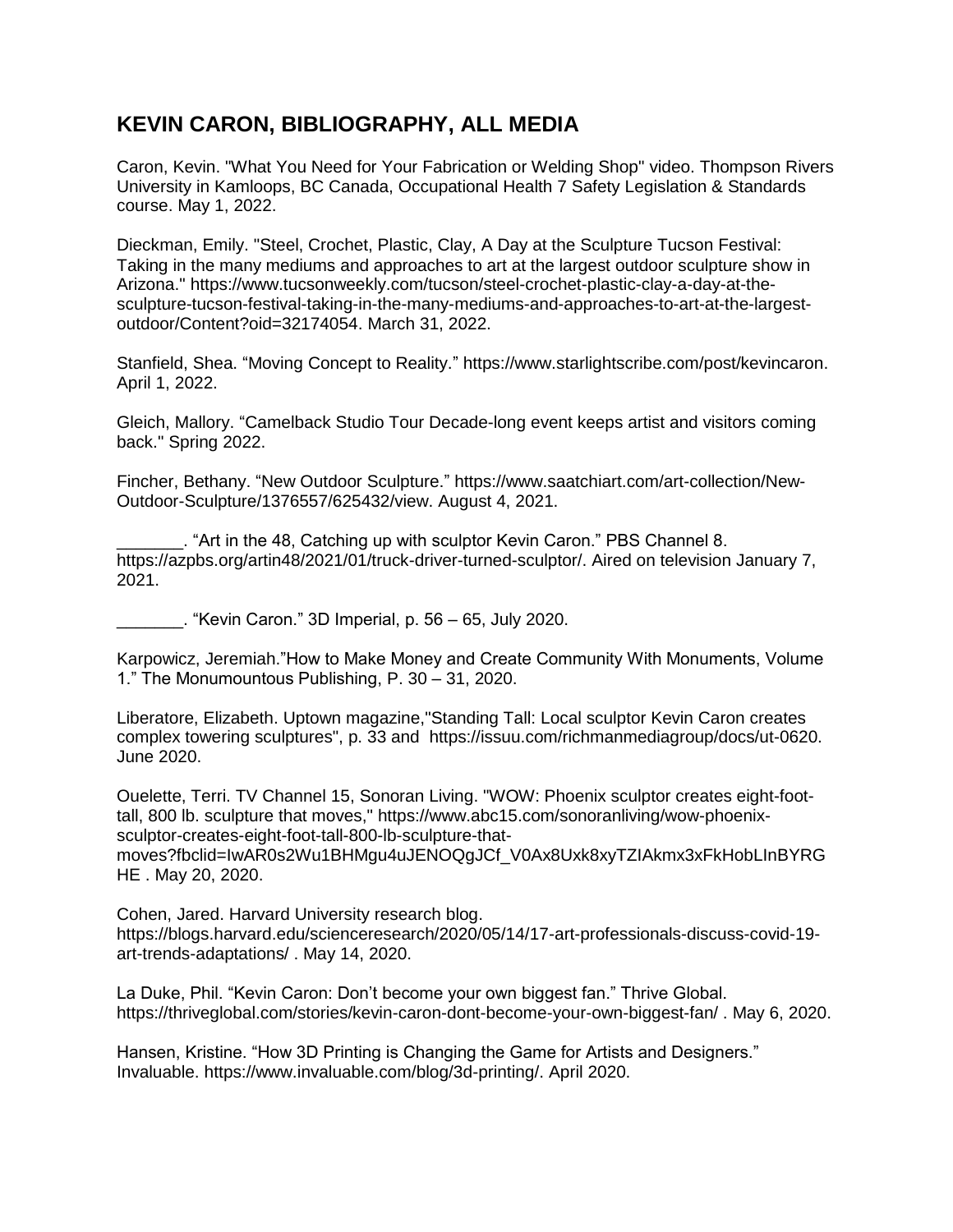\_\_\_\_\_\_\_. "Art in the 48, Episode 113." PBS Channel 8. [https://www.pbs.org/video/art-in-the-](https://www.pbs.org/video/art-in-the-48-113-wc8l4l/)[48-113-wc8l4l/](https://www.pbs.org/video/art-in-the-48-113-wc8l4l/) (begins about 10:38). Aired on television April 2, 2020

Karpowicz, Jeremiah. "Kevin Caron Creates Sculptures That Encompass All That We Have Been and Can Be." The Monumentous. [https://themonumentous.com/kevin-caron-sculptures/.](https://themonumentous.com/kevin-caron-sculptures/) March 18, 2020.

Rhoades, Rebecca. "Purple Mountains Majesty." Phoenix Home & Garden. P. 35. February 2020.

Traverse, Teresa. "Bold Prints." Modern Luxury Scottsdale. Page 66. December 2019.

\_\_\_\_\_\_\_. "What Is the Future of 3D Printing?" MyEMSSolutions.com. <https://www.myemssolutions.com/what-is-the-future-of-3d-printing/> . November 12, 2019.

Gonzalez, Maria Cortes. "Phoenix-based metal sculptor using 3D printing featured at El Paso Museum of Art." Print and https://www.elpasotimes.com/story/entertainment/2019/09/26/metalsculptor-featured-el-paso-museum-art-series/2351963001/ . September 26, 2019.

La Duke, Phil. "From Avocation to Vocation: How I Turned My Hobby Into A Career" With Artist Kevin Caron." Authority Magazine. https://medium.com/authority-magazine/from-avocation-tovocation-how-i-turned-my-hobby-into-a-career-with-artist-kevin-caron-defd38df32e2 . September 6, 2019.

\_\_\_\_\_\_\_. "Trendsetter to Know: Kevin Caron." Arizona Foothills Magazine. September 8, 2019.

Garrison, Aurora. "Garden Sculptures." [https://www.saatchiart.com/art-collection/Garden-](https://www.saatchiart.com/art-collection/Garden-Sculptures/1088288/296128/view)[Sculptures/1088288/296128/view](https://www.saatchiart.com/art-collection/Garden-Sculptures/1088288/296128/view) . July 22, 2019.

Kennedy, Victoria. "Desert Inspired." Saatchi Online. [https://www.saatchiart.com/art](https://www.saatchiart.com/art-collection/Desert-Inspired/966144/292829/view)[collection/Desert-Inspired/966144/292829/view](https://www.saatchiart.com/art-collection/Desert-Inspired/966144/292829/view) . July 8, 2019.

Garrison, Aurora. "Garden Sculptures." Saatchi Online. [https://www.saatchiart.com/art](https://www.saatchiart.com/art-collection/Garden-Sculptures/1088288/296128/view)[collection/Garden-Sculptures/1088288/296128/view](https://www.saatchiart.com/art-collection/Garden-Sculptures/1088288/296128/view) . July 22, 2019.

Medina, Ten. "My Business Plan: Kevin Caron Studios." Printrunner. [https://www.printrunner.com/blog/my-business-plan-kevin-caron](https://www.printrunner.com/blog/my-business-plan-kevin-caron-studios/?utm_source=facebook&utm_medium=social&utm_campaign=pr062519)[studios/?utm\\_source=facebook&utm\\_medium=social&utm\\_campaign=pr062519](https://www.printrunner.com/blog/my-business-plan-kevin-caron-studios/?utm_source=facebook&utm_medium=social&utm_campaign=pr062519) . June 25, 2019.

Stanton, Alison. ["Makers in the Community."](http://www.chandlerlifestyle.com/2019/01/28/makers-in-the-community/) Chandler Life. p. 27 and <http://www.chandlerlifestyle.com/2019/01/28/makers-in-the-community/> . February 2019.

Rhoades, Rebecca. "Journey of Imagination." Phoenix Home & Garden. P. 102 – 109, [https://www.phgmag.com/journey-of-imagination/.](https://www.phgmag.com/journey-of-imagination/) January 2019.

Rhoades, Rebecca. "What is the future of 3D printing as an art form?" Phoenix Home & Garden. P. 144. January 2019.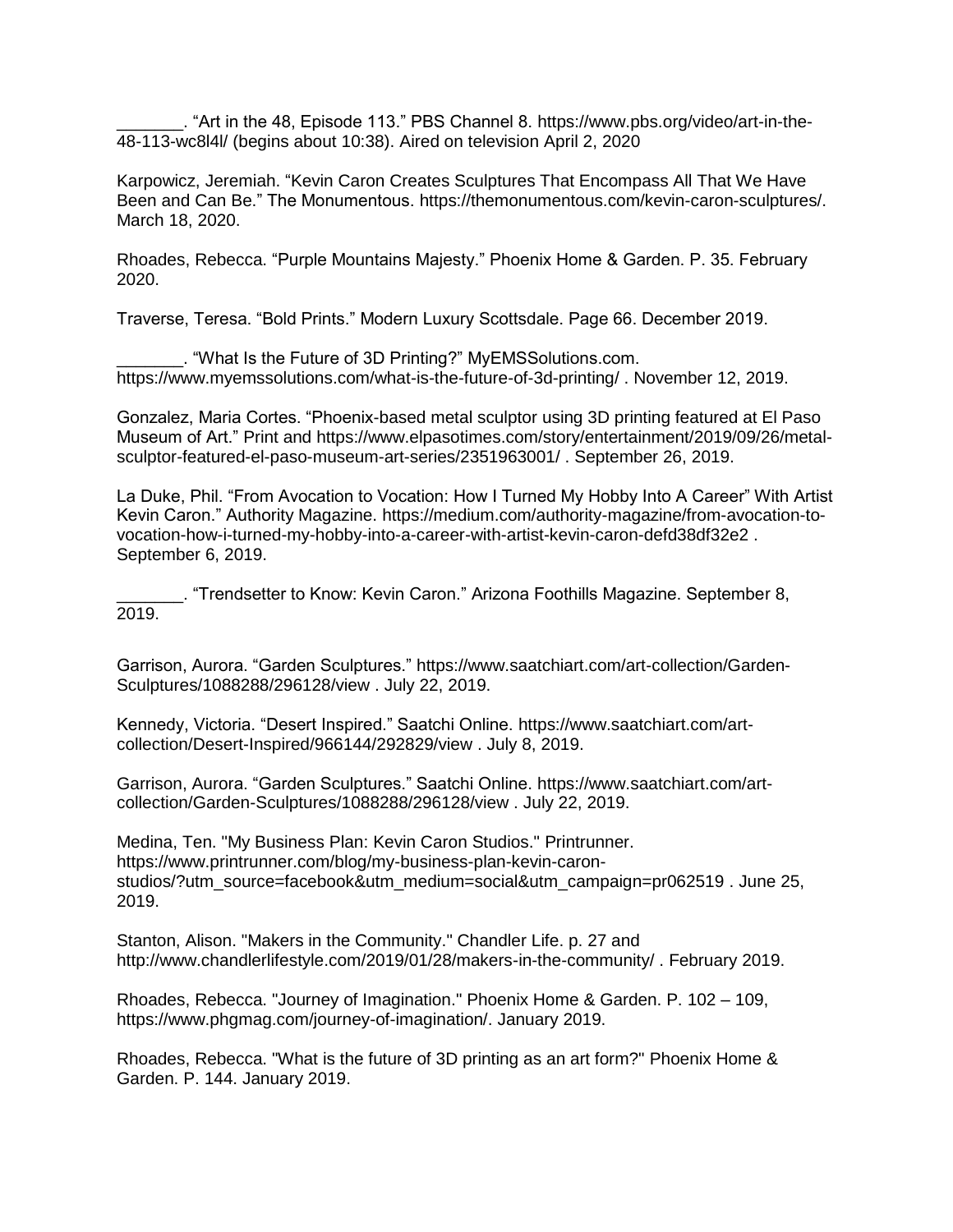Trimble, Lynn. ["15 Art Happenings in Scottsdale This Fall."](https://www.phoenixnewtimes.com/arts/15-ways-to-explore-arts-and-culture-in-scottsdale-10953755?fbclid=IwAR0LY1CvKpVov2EKmcabGTEN_evLdKiuFYJjnizsSxx1Zo9C5UBbypyUIBU) https://www.phoenixnewtimes.com/arts/15-ways-to-explore-arts-and-culture-in-scottsdale-10953755?fbclid=IwAR0LY1CvKpVov2EKmcabGTEN\_evLdKiuFYJjnizsSxx1Zo9C5UBbypyUI BU. October 25, 2018.

Trimble, Lynn. ["2018 Mayor's Arts Awards Winners Include Sculptor Kevin Caron."](https://www.phoenixnewtimes.com/arts/15-ways-to-explore-arts-and-culture-in-scottsdale-10953755?fbclid=IwAR0LY1CvKpVov2EKmcabGTEN_evLdKiuFYJjnizsSxx1Zo9C5UBbypyUIBU) https://www.phoenixnewtimes.com/arts/see-who-won-the-2018-phoenix-mayors-arts-awards-10925311. October 15, 2018.

\_\_\_\_\_\_\_. "The Real Rookies." ABC TV 20/20. [https://abcnews.go.com/2020/video/truck](https://abcnews.go.com/2020/video/truck-driver-successful-artist-man-quit-job-sculptor-58085394)[driver-successful-artist-man-quit-job-sculptor-58085394.](https://abcnews.go.com/2020/video/truck-driver-successful-artist-man-quit-job-sculptor-58085394) September 25, 2018.

\_\_\_\_\_\_\_. "Incorporating the Unconventional and the Bespoke." Luxury Portfolio International, Volume 8, Number 2, p. 34. Print edition and http://www.luxurymedia.digital/publication/?i=521086#{%22issue\_id%22:521086,%22page%22 :34} (Fall 2018)

Inglefield, Mirelle; Roark, John; Rhoades, Rebecca L.; Harper, Judy; Kezar, Brit. "First Impressions." Phoenix Home & Garden, page 30. September 2018.

Metcalfe, James. "7 Items Ever Artist Should Have." Fupping, https://fupping.com/genericjames/2018/07/22/7-items-every-artist-should-have/, July 22, 2018.

Ferreira, Nicole Martins. "50 Ways to Get Sales With Dropshipping." Oberlo. https://www.oberlo.com/ebooks/get-sales-dropshipping , Page 44. December 2017.

\_\_\_\_\_\_\_. "Meet Kevin Caron of Kevin Caron Studios." VoyagePhoenix. <http://voyagephoenix.com/interview/meet-kevin-caron-studios-northeast-central-phoenix/> Nov. 2, 2017.

Star, Charell. "Where'd You Get That?" 3D Printed Fashion. "Good Day New York," Fox 5. [https://www.youtube.com/watch?v=LQmmez\\_b3FI](https://www.youtube.com/watch?v=LQmmez_b3FI) . October 26, 2017.

Dishner, Jackie. "Phoenix sculptor forges scrap metal, railroad spikes and more into memorable works of art." https://www.visitphoenix.com/learn-plan/phx-stories/artist-andsculptor-kevin-caron/ June 2017.

\_\_\_\_\_\_\_. "Kevin Caron." 3D Imperial. http://www.3dimperial.com/magazine/book17/#p=56, p. 56 – 63. June 2017.

Spanos, Litsa. "The Secrets of the Art World." Blink Art Resource Press. p. 224 – 227. 2017

"Talking Metal Fabrication With Special Guest Kevin Caron." Crafted podcast. <http://craftedpodcast.com/31-talking-metal-fabrication-with-special-guest-kevin-caron/> May 31, 2017

Spanos, Litsa. "How Artist Kevin Caron Uses YouTube to Promote His Work." Art Design Consultants, https://adcfineart.com/blogs/news/how-to-use-youtube-to-promote-artwork , May 17, 2017.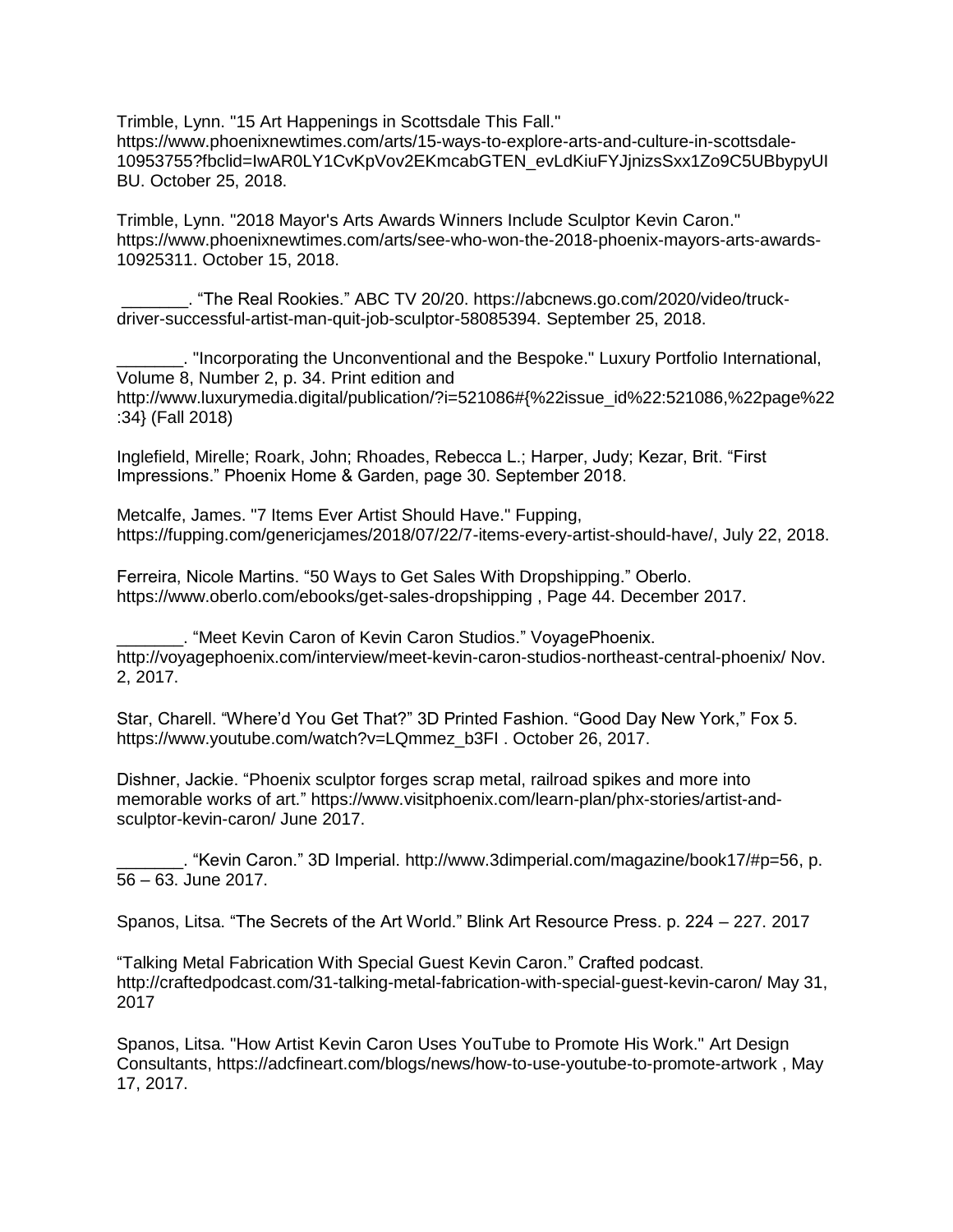Dishner, Jackie. "Art Break: 3D Printing with Kevin Caron." Phoenix magazine, page 41 and <http://www.phoenixmag.com/arts/art-break-3d-printing-with-kevin-caron.html> , March 2017.

Harkless, Gresham. "16 Entrepreneurs Share How They Use Blogging for Business." [http://rescue.ceoblognation.com/2017/03/04/entrepreneurs-share-how-they-use-blogging-for](http://rescue.ceoblognation.com/2017/03/04/entrepreneurs-share-how-they-use-blogging-for-business/)[business/](http://rescue.ceoblognation.com/2017/03/04/entrepreneurs-share-how-they-use-blogging-for-business/) , March 6, 2017.

Martin, Erik J. "Throw ugly out the window." http://www.omaha.com/townnews/interior\_decoration/throw-ugly-out-thewindow/article\_9cd32a87-d469-5ea1-a359-4eef6b7938ec.html and Omaha World-Herald, Sunday, November 11, 2016.

Stanek, Jacob. "Top Knot — Public Art in Surprise" and "Surprise —- Top Knot Art Installation Kevin Caron," YourWestValley.com. [http://www.yourwestvalley.com/image\\_243632e8-8f22-](http://www.yourwestvalley.com/image_243632e8-8f22-11e6-ac1f-b3a02ac2d340.html) [11e6-ac1f-b3a02ac2d340.html](http://www.yourwestvalley.com/image_243632e8-8f22-11e6-ac1f-b3a02ac2d340.html) and [http://www.yourwestvalley.com/image\\_131d2976-8f22-](http://www.yourwestvalley.com/image_131d2976-8f22-11e6-a085-6b05250c44b5.html) [11e6-a085-6b05250c44b5.html,](http://www.yourwestvalley.com/image_131d2976-8f22-11e6-a085-6b05250c44b5.html) respectively, October 10, 2016.

Stanek, Jacob. "Art going into place," Your West Valley (print edition), page 6. October 12, 2016.

Uptown magazine, "Artful Musings, Five Local Artists Blending the Creative Cultures of Phoenix and Scottsdale", p. 37 – 38 and <https://issuu.com/richmanmediagroup/docs/ut-0916?e=14683389/38416459> , September 2016.

Trimble, Lynn. "The 10 Best Artworks We Saw in Metro Phoenix in July," New Times. http://www.phoenixnewtimes.com/arts/the-10-best-artworks-we-saw-in-metro-phoenix-in-july-2016-8493509/2 . August 2, 2016.

Royce, Nicole. "YabYum Seven," YabYum Music & Arts. https://www.yabyumwest.com/2016/06/yabyum-seven-kevin-caron.html , May 2016.

Rhoades, Rebecca L. "Elemental Design," Phoenix Home & Garden, pages 38-39, Special Edition 2016 (July).

Edlund, Carolyn. "Featured Artist Kevin Caron," Artsy Shark, http://www.artsyshark.com/2016/05/18/featured-artist-kevin-caron/, May 17, 2016.

Clausen, Sally J. "Shifting Gears," Elevate AZ, pages 8-9 Spring 2016. Also http://www.elevateaz.com/shifting-gears.

Edlund, Carolyn. "How Artists Are Using 3D Printing," Artsy Shark, <http://www.artsyshark.com/2016/04/26/artists-using-3d-printing> . April 26, 2016.

D'Andrea, Niki. "Top 5 Arts Events for February 1-7," The PhiX, Your Daily Culture Blog, Phoenix Magazine, http://www.phoenixmag.com/lists/top-5-arts-events-for-february-1-7-firstfriday-artwalk-four-chambers-press-caravan-of-thieves-more.html. February 18, 2016.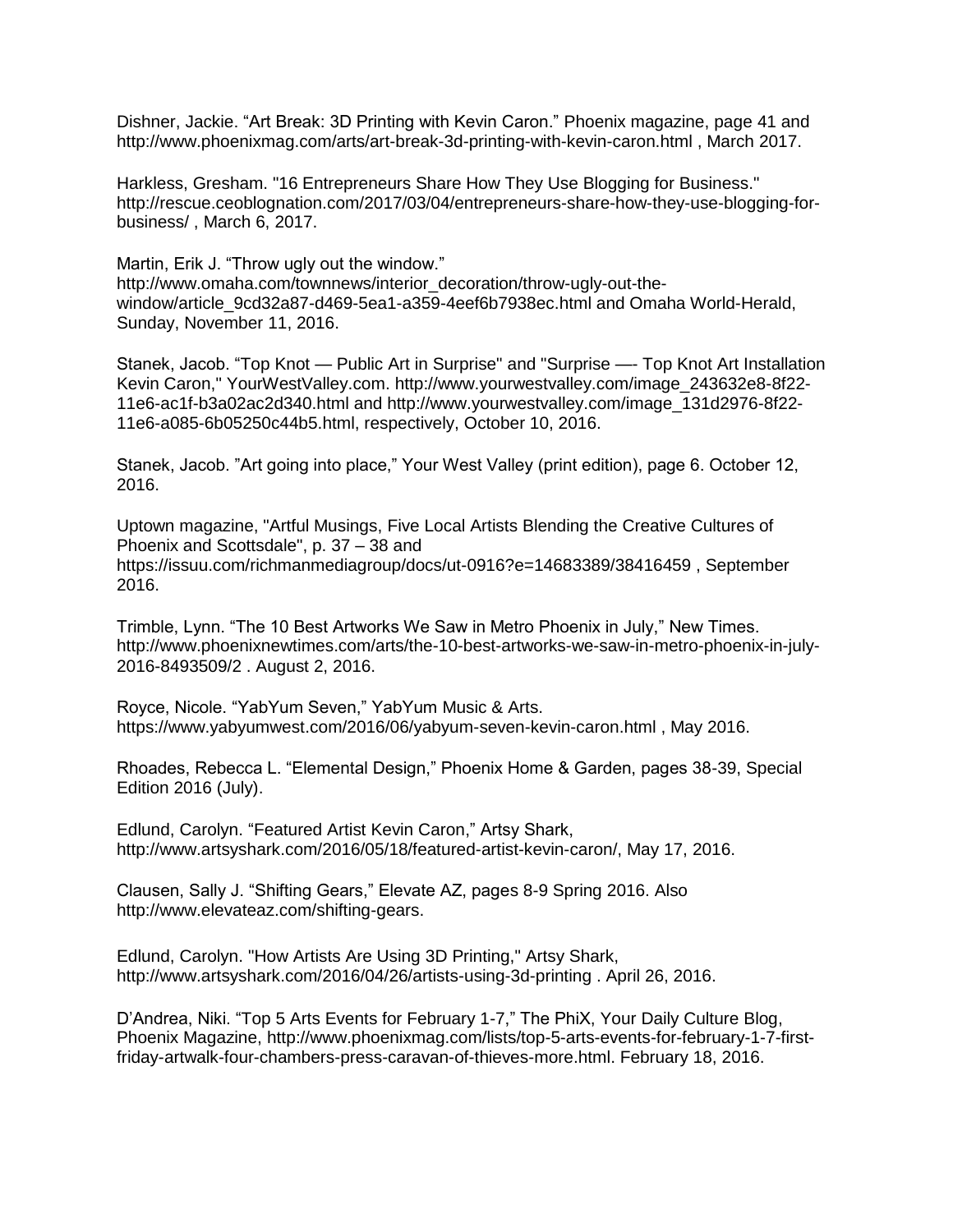Trimble, Lynn. "Here's the Coolest Art We Saw in Phoenix and Scottsdale on February's First Friday," New Times. [http://www.phoenixnewtimes.com/arts/heres-the-coolest-art-we-saw-in](http://www.phoenixnewtimes.com/arts/heres-the-coolest-art-we-saw-in-phoenix-and-scottsdale-on-februarys-first-friday-8035340)[phoenix-and-scottsdale-on-februarys-first-friday-8035340.](http://www.phoenixnewtimes.com/arts/heres-the-coolest-art-we-saw-in-phoenix-and-scottsdale-on-februarys-first-friday-8035340) February 8, 2016.

Ross, Deborah, "Ten: Modern Abstract" review. Visual Arts Source. [http://www.visualartsource.com/index.php?page=editorial&pcID=17&aID=3104.](http://www.visualartsource.com/index.php?page=editorial&pcID=17&aID=3104) Nov. 28, 2015

Stanfield, Shea. "Artist shares inspiration from the open road." Prescott Courier Kudos. http://prescottkudos.com/main.asp?SectionID=4&SubSectionID=4&ArticleID=2441&TM=8209. 21, October 15, 2015.

Miller, Matt. "Say 'hi' to Harrisburg's newest piece of public art." The Patriot-News / PennLive. http://www.pennlive.com/midstate/index.ssf/2015/08/video\_say\_hi\_to\_harrisburgs\_ne.html, August 31, 2015.

Sentinel Staff. "Whitaker Center to unveil anniversary sculpture." The Sentinel. http://cumberlink.com/entertainment/local-scene/whitaker-center-to-unveil-anniversarysculpture/article\_594f2299-a768-538c-aa19-017b793825ef.html. July 29, 2015.

Caron, Kevin. "Creating the Sculpture Wherever You Go, There You Are," DVD video. July 28, 2015.

Trimble, Lynn. "7 Must-See First Friday Art Shows in Downtown Phoenix on June 5," New Times, [http://www.phoenixnewtimes.com/arts/7-must-see-first-friday-art-shows-in-downtown](http://www.phoenixnewtimes.com/arts/7-must-see-first-friday-art-shows-in-downtown-phoenix-on-june-5-7385842)[phoenix-on-june-5-7385842,](http://www.phoenixnewtimes.com/arts/7-must-see-first-friday-art-shows-in-downtown-phoenix-on-june-5-7385842) June 5, 2015.

Prankard, R.L.T. "Symmetrical Asymmetry," CAC Cactus, http://caccactus.com/1553/aroundcampus/symmetrical-asymmetry/#comment-1655, April 19, 2015.

Dow, Brittany. "3D Printing: 4 Small Businesses Cashing In On This Revolutionary Tech." Smart Hustle Magazine. [http://www.smarthustle.com/3d-printing-changes-business](http://www.smarthustle.com/3d-printing-changes-business-landscape/)[landscape/.](http://www.smarthustle.com/3d-printing-changes-business-landscape/) Spring 2015

Dishner, Jackie. "Metal Art Magic." SuCasa Magazine, print and http://issuu.com/santafean/docs/su casa phoenix scottsdale spring 2, Spring 2015. Page 18.

Bardwell, Doug. "What ever you need, chances are a 3D printer can print it." http://www.examiner.com/article/what-ever-you-need-chances-are-a-3d-printer-can-print-it Examiner. March 26, 2015.

Caron, Kevin. "Art and 3-D Printing." Renaissance, March/April 2015. page 2.

Corbin, Shawndrea. "New Age of Design." Phoenix Home & Garden, March 2015, page 86.

Haigh, Adam "3D Printing For Business" Castle Ink. http://www.castleink.com/category.jhtm?cid=6843, January 01, 2015.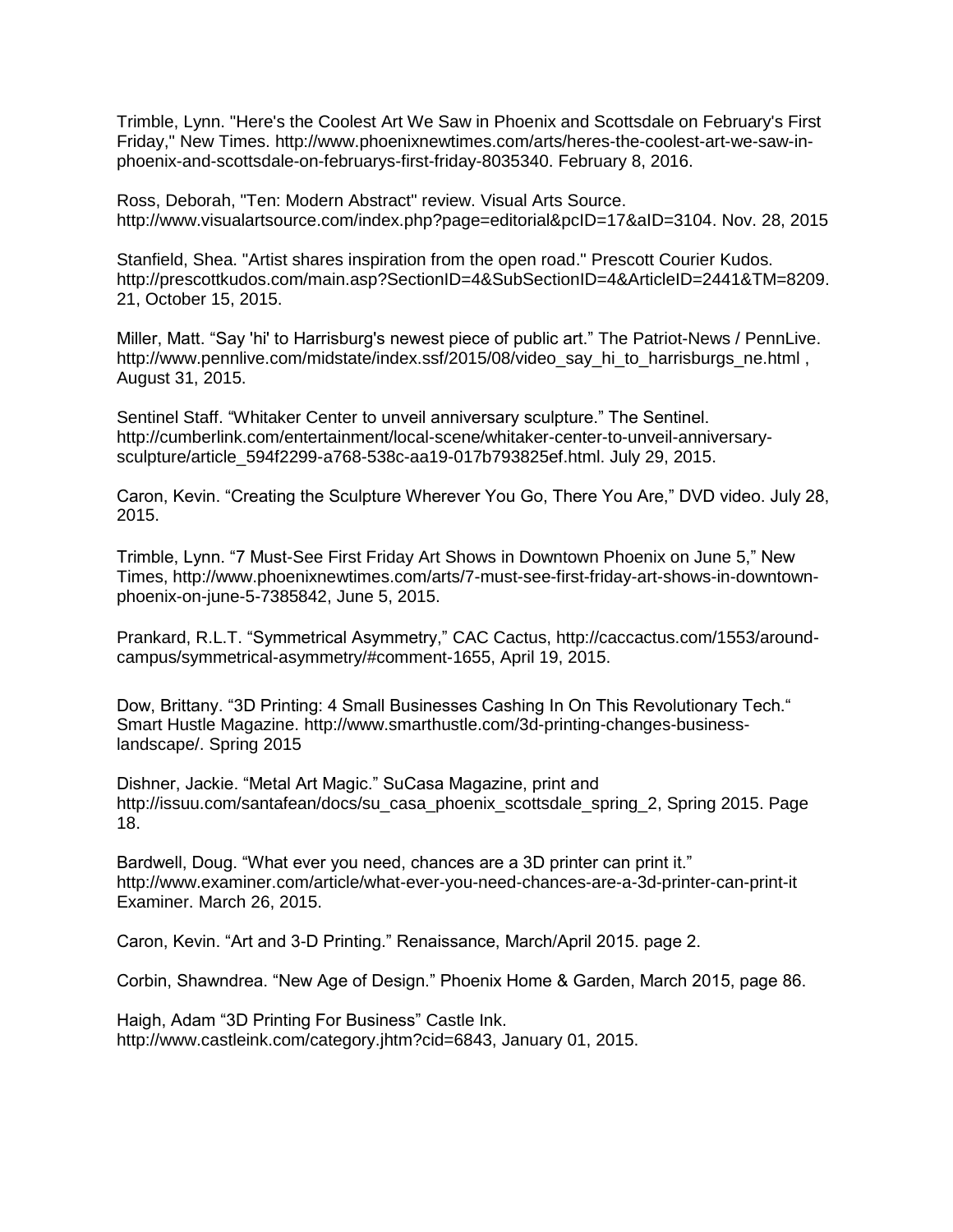Van de Ven, Debbie. "A conversation with Kevin Caron from Arizona, USA." Work Your Art, http://www.workyourart.com/interview/a-conversation-with-kevin-caron-from-arizona-usa/. January. 17, 2015

\_\_\_\_\_\_\_. "Art Marries Science: Sculpture Finds Romance with Technology." Virtual-Strategy Magazine. October 23, 2014. http://www.virtual-strategy.com/2014/10/23/art-marries-sciencesculpture-finds-romance-technology#axzz3HY7MIhAv

Royse, Nicole. "Time to 'Materialize." Arizona Foothills Magazine. November 2014. http://www.arizonafoothillsmagazine.com/art/art-galleries/6845-time-to-materialize.html

\_\_\_\_\_\_\_. Art Trends Magazine. Artist of the Year. http://www.arttrends.ca/issue/current/flipbook/

\_\_\_\_\_\_\_. "How to Become a Sculptor." The Art Career Project. http://www.theartcareerproject.com/become-sculptor/

Barkman, Linda. "Editor's Pick." Phoenix Home & Garden, page 19, August 2014.

"5 Questions You Must Ask Before Hiring a Business Coach" - American Express OpenForum, August 12, 2014. [https://www.americanexpress.com/us/small-business/openforum/articles/5](https://www.americanexpress.com/us/small-business/openforum/articles/5-questions-you-must-ask-before-hiring-a-business-coach/?linknav=us-openforum-search-article-link1) [questions-you-must-ask-before-hiring-a-business-coach/?linknav=us-openforum-search](https://www.americanexpress.com/us/small-business/openforum/articles/5-questions-you-must-ask-before-hiring-a-business-coach/?linknav=us-openforum-search-article-link1)[article-link1](https://www.americanexpress.com/us/small-business/openforum/articles/5-questions-you-must-ask-before-hiring-a-business-coach/?linknav=us-openforum-search-article-link1)

Madrid, David. "West Valley cities invest in public art." Arizona Republic. August 22, 2014. [http://www.azcentral.com/story/news/local/glendale/2014/08/22/west-valley-public](http://www.azcentral.com/story/news/local/glendale/2014/08/22/west-valley-public-art/14455163/)[art/14455163/](http://www.azcentral.com/story/news/local/glendale/2014/08/22/west-valley-public-art/14455163/)

Moreau, Jason. "Video Marketing Tips: What Real Business Owners Are Doing" Business Know-How, August 26, 2014. [http://blog.amsterdamprinting.com/2014/08/26/video-marketing](http://blog.amsterdamprinting.com/2014/08/26/video-marketing-tips-what-real-business-owners-are-doing/)[tips-what-real-business-owners-are-doing/](http://blog.amsterdamprinting.com/2014/08/26/video-marketing-tips-what-real-business-owners-are-doing/)

Trimble, Lynn. "The Accidental Sculptor," Art Musings, August 27, 2014. <http://69.195.124.66/~artmusin/2014/08/27/the-accidental-sculptor/#comment-2319>

Trimble, Lynn. "Art adventures: Avondale." Art Musings (blog), July 23, 2014. http://69.195.124.66/~artmusin/2014/07/22/art-adventures-avondale/

Ackerman, Kevin. "3D Printing in 3 Steps (Yes, Only 3!)." Staples, http://www.staples.com/sbd/cre/tech-services/explore-tips-and-advice/tech-articles/3d-printingin-3-steps-yes-only-3.html

. "Awesome Artists - Kevin Caron shares his story." Westermans.com. February 17, 2014.http://www.westermans.com/blog/awesome-artists-kevin-caron-shares-his-story/

Stanfield, Shea. "Hidden in the Hills' artists return in Phoenix." Foothills Focus. February 14, 2014, page 8.

\_\_\_\_\_\_\_. "Picturing the Roosevelt Row Arts District 5 Years in the Future." KPHO CBS Channel 5, February 10, 2014, http://www.kpho.com/story/24687087/picturing-the-rooseveltarts-district-5-years-in-the-future.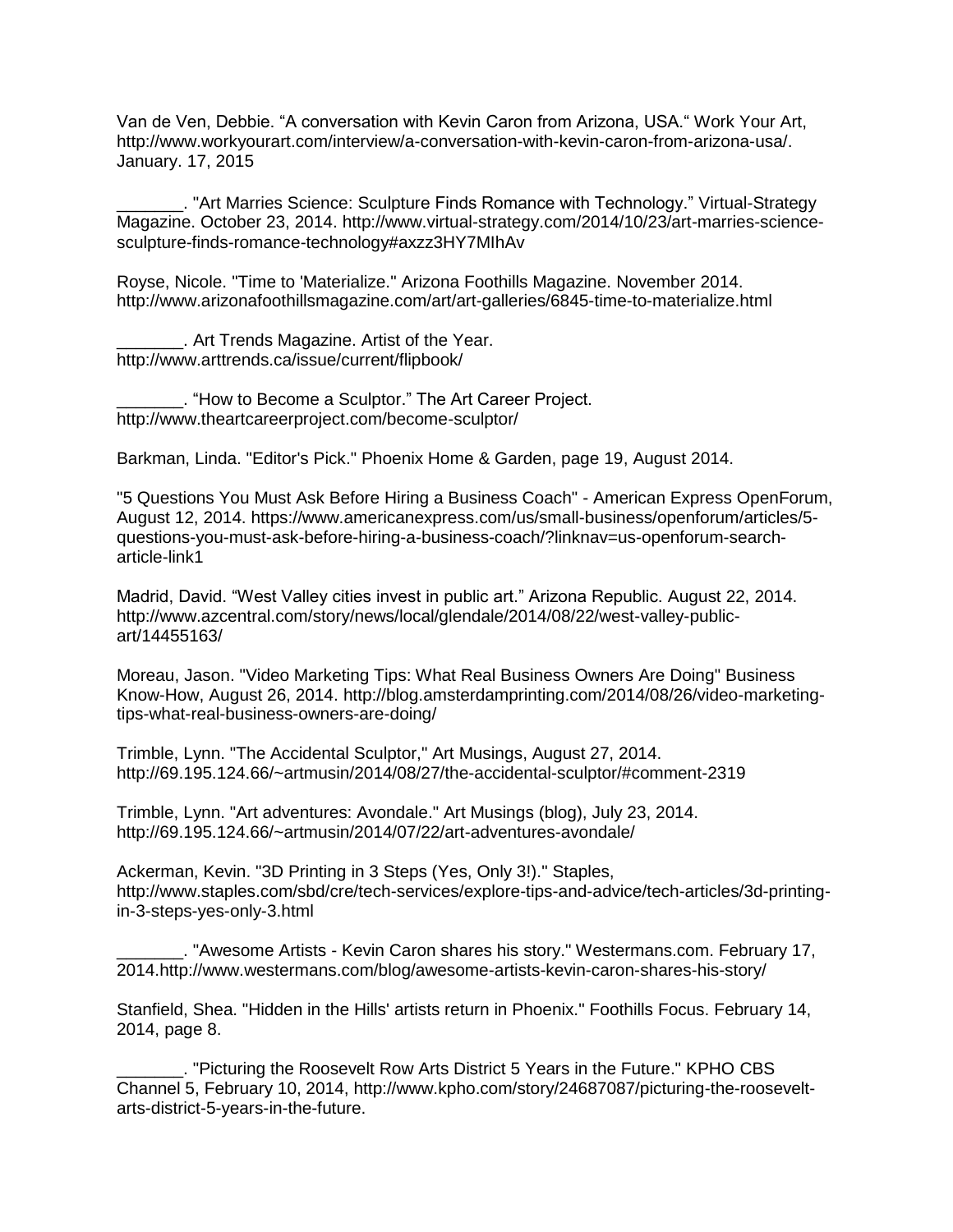Richman, Gabby. "Kevin Caron: The Accidental Artist." So Scottsdale (magazine). February 2014, page 68.

D'Andrea, Niki. Spotlight, Phoenix Magazine, January 2014, page?

Quail, Jennifer. "Fluid metal." Luxe magazine, Fall 2013, page 172-173.

\_\_\_\_\_\_\_. "New Caron art exhibit explores perception, scale through Oct. 26," San Tan Sun News, Aug. 17, 2013, http://www.santansun.com/new-art-exhibit-explores-perception-scale

\_\_\_\_\_\_\_. "Free sculptural exhibit opens at Chandler Center for the Arts," East Valley Tribune, Sept. 6, 2013, http://www.eastvalleytribune.com/get\_out/events/article\_4946915c-166e-11e3 ae54-0019bb2963f4.html

Peters, Linda. "Truck driver artist shifts to make metal sculptures", Chandler Republic, Sept. 4, 2013, page 7-8, http://www.azcentral.com/thingstodo/arts/articles/20130904truck-driver-artistcaron-sculptures-chandler.html

Stanfield, Shea. "Artist repurposes thrills." The Foothills Focus, Sept. 4, 2013, page 11 and <http://thefoothillsfocus.com/090413-Art.asp>

\_\_\_\_\_\_\_. "New art exhibit explores perception, scale." San Tan Sun News, August 17 - September 6, 2013, p. 68 (also http://www.santansun.com/new-art-exhibit-exploresperception-scale )

\_\_\_\_\_\_\_. "Infinitesimally Immense Exhibit." Frontdoors News, August 8, 2013. <http://frontdoorsnews.com/2013/08/21759/>

\_\_\_\_\_\_\_. "Arizona ArtBeat." PBS Channel 8, July 18, 2013.

Haller, Sonja. "Metal sculptor sees world with artist's eye." The Arizona Republic, July 2, 2013, p. B10.

Haller, Sonja. "Metal artist Caron exhibits work in MonOrchid show." The Scottsdale Republic, June 19, 2013, p. 29.

Haller, Sonja. "Metal artist Caron shares inspiration, other tips." The Northeast Phoenix Republic, June 15, 2013, p. 9.

\_\_\_\_\_\_\_. "Sculptures." Iconic Magazine. February 2013, p. 47- 48. <http://issuu.com/iconicmagz/docs/feb2013?mode=window>

Cordova, Randy. "Gallery Glimpse: A tale of 3 media." The Arizona Republic, AZCentral.com, January 12, 2013. p. AE2, [http://www.azcentral.com/thingstodo/arts/articles/20130108gallery](http://www.azcentral.com/thingstodo/arts/articles/20130108gallery-glimpse-paper-metal-resin-university-club-phoenix.html)[glimpse-paper-metal-resin-university-club-phoenix.html](http://www.azcentral.com/thingstodo/arts/articles/20130108gallery-glimpse-paper-metal-resin-university-club-phoenix.html)

\_\_\_\_\_\_\_. "Full Circle." Luxe magazine. Spring 2012. p. 122 Searcey, Dionne. "Hey Folks: Here's a Digital Requiem For a Dearly Departed Salutation." The Wall Street Journal. January 6, 2011., p. 1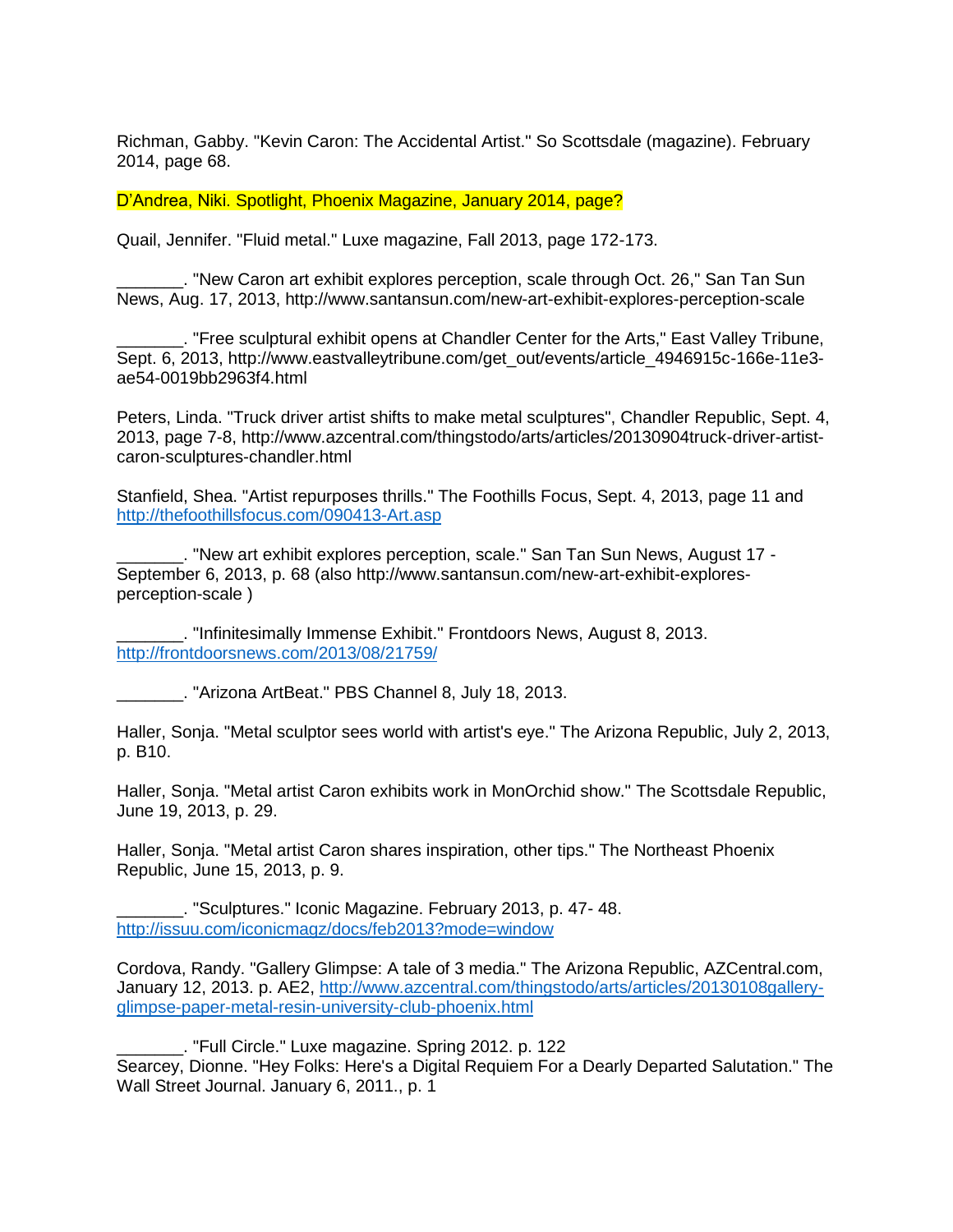Dickens, Daryle. "Kevin Caron Featured Artist." Art Palaver.com, 2010, <http://www.artpalaver.com/kevin-caron/>

Dirks, Courtney. "Interview with Kevin Caron Studio." Meylah.com, May 16, 2010, <http://meylah.com/meylah/interview-with-kevin-caron-studio>

Chan, Cecilia. "Westmarc's 17th annual Best of the West Award Winners." The Arizona Republic, AZCentral.com, November 6, 2009, [http://www.azcentral.com/community/glendale/articles/2009/11/05/20091105gl](http://www.azcentral.com/community/glendale/articles/2009/11/05/20091105gl-westmarc1106intro.html#ixzz136XIxZFV)[westmarc1106intro.html#ixzz136XIxZFV](http://www.azcentral.com/community/glendale/articles/2009/11/05/20091105gl-westmarc1106intro.html#ixzz136XIxZFV)

Lutjemeyer, Jessica. "Artist's 'Big Break' Comes in Form of Garbage Screen." Arcadia News; Phoenix, Arizona, June 2009, p. 23.

Hedding, Judy. "Where in Greater Phoenix?" About.com, May 27, 2009, <http://phoenix.about.com/b/2009/05/27/where-in-greater-phoenix-6.htm#gB3>

Buckhout, Marc. "Tree Sculpture Will Leave Hand-Some Mark On City." West Valley View, Avondale, Arizona, May 19, 2009, p. 21.

Madrid, David. "Public-Art Piece Takes Root." The Arizona Republic, Phoenix, Arizona, May 16, 2009, p. B-1.

Madrid, David. "Sculpture Conveys Hope for Avondale's Future", The Arizona Republic, AZCentral.com, May 16, 2009, [http://www.azcentral.com/community/swvalley/articles/2009/05/15/20090515swv](http://www.azcentral.com/community/swvalley/articles/2009/05/15/20090515swv-avonart0516.html)[avonart0516.html](http://www.azcentral.com/community/swvalley/articles/2009/05/15/20090515swv-avonart0516.html)

Lutjemeyer, Jessica. "Artist Creates Work by Recycling in Finest Form." Statepress.com, April 23, 2009,<http://www.statepress.com/archive/node/6200>

Lutjemeyer, Jessica. "Artist Creates Work by Recycling in Finest Form." The State Press, Tempe, Arizona, April 23, 2009, p. 8-9.

Culp, L. Mildred. "Workwise: Adjusting to a New Customer Base." The Modesto Bee, Modbee.com, March 31, 2009, [http://www.modbee.com/2009/03/31/649043/workwise](http://www.modbee.com/2009/03/31/649043/workwise-adjusting-to-a-new-customer.html)[adjusting-to-a-new-customer.html](http://www.modbee.com/2009/03/31/649043/workwise-adjusting-to-a-new-customer.html)

Allen, L. Rebecca. "Avondale to Get \$25,000 Tree Sculpture." West Valley View, Avondale, Arizona, December 9, 2008, p. 31.

Madrid, David. "Sculpture to Feature Avondale 'Hands'." The Southwest Valley Republic, Phoenix, Arizona, November 15, 2008, p. 3.

Norris, Erin. "Outdoor Sculptor Has Kids at Heart." Scottsdale Republic, Scottsdale, Arizona, October 11, 2008, p.1.

Norris, Erin. "Ex-Truck Driver Steels Spotlight with His Craft." Scottsdale Republic, Scottsdale, Arizona, October 11, 2008, p.18.